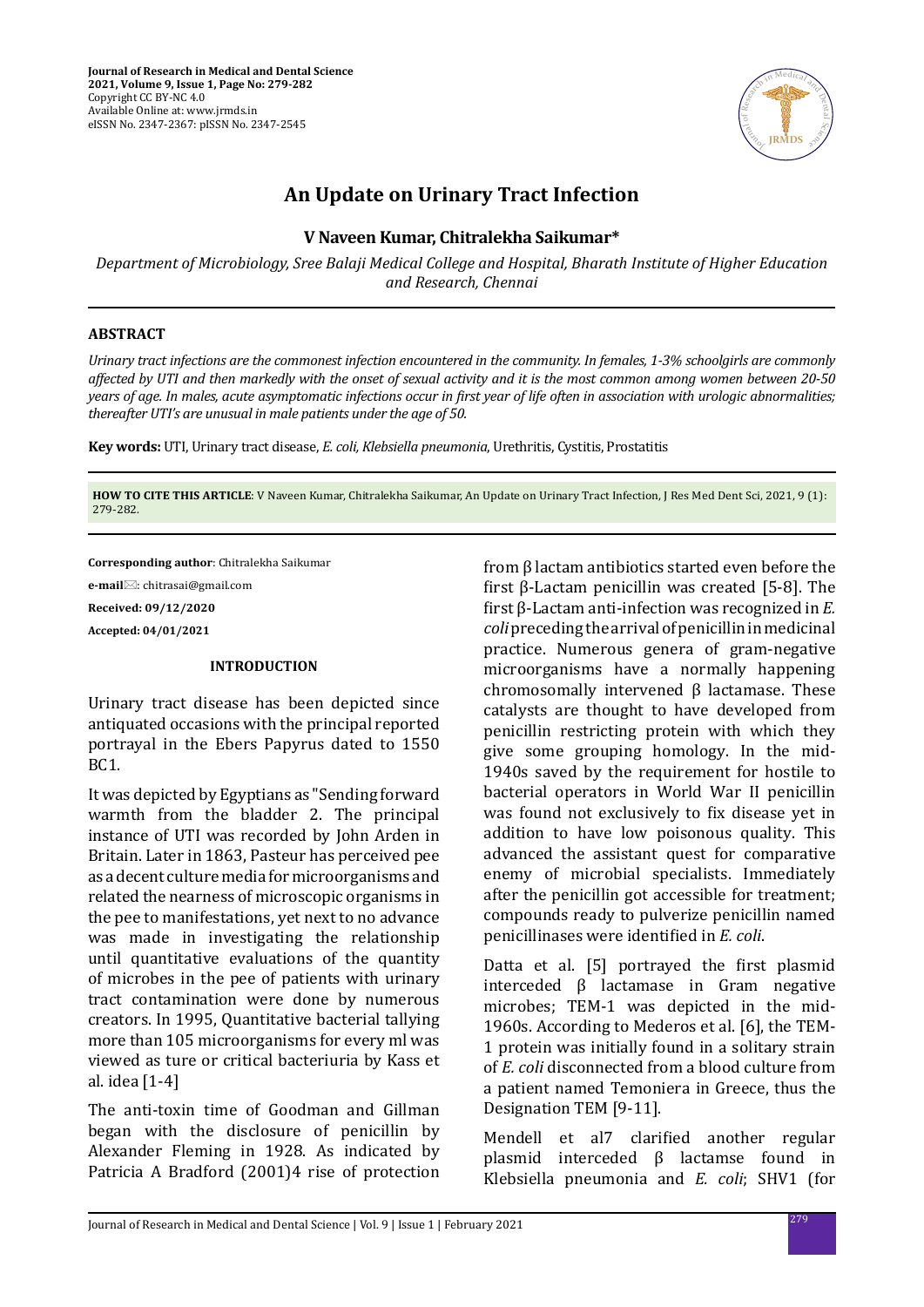sulfhdryl variable). The SHV 1 β-lactamase is chromosomally encoded in most of detaches in Klebsiella however is typically plasmid intervened in E.coli.

Numerous new β-lactam anti-toxins have been built up that were explicitly intended to be impervious to the hydrolutic activity of β lactamases. To defeat the β-lactamase intervened obstruction against penicillin delivered by Gram negative microorganisms, expansive range antiinfection agents like penicillin and ampicillin were acquainted with clinical practice in 1950s. In the year 1960s the first era cephalosporin arrived at the market. The expansive range penicillin and the first era cephalosporin remained the first line of treatment for right around 20 years. With each new class of β lactam anti-infection agents that have been utilized to treat patients, another β lactamase develops. This reason protection from all class of medications. One of the new class was Oximino-cephalosporin which turned out to be generally utilized for the treatment of genuine disease because of Gram negative microscopic organisms in 1980s. Protection from third era expanded range β-lactam anti-infection agents due to β-lactamases rose rapidly. As a result of increment range of movement against the Oximino-cephalosporins the chemicals were called Extended range β lactamases (ESBL). Today more than 150 distinctive ESBLs have been depicted.

### **Classification of urinary tract infection (UTI) Lower UTI**

Urethritis: Infection of the urethra which presents as dysurea and increased frequency of urination

Cystitis: Infection of the urinary bladder with features of dysurea, frequency, urgency, and supra pubic tenderness.

Acute urethral syndrome: Youthful explicitly dynamic ladies with dysurea, recurrence and desperation however yield life form < 105CFU/ ml

Prostatitis: Inection of the prostate.

# **Upper UTI**

Pyelonephritis: inflammation of the kidney, parenchyma, calyx and pelvis caused by bacterial infection.

Urethritis: Rare, usually due to tuberculosis.

## **Types of UTI**

Uncomplicated UTI alludes to contamination in a fundamentally and neurologically typical urinary tract.

Complicated UTI alludes to contamination in a urinary tract with useful or basic variations from the norm.

Relapses repeat of bacteriuria with the equivalent contaminating small scale life forms that was available before treatment was begun because of tirelessness of the living being in the urinary tract

Reinfection Recurrence of bacteria with microorganisms different from the original infective bacteria.

Asymptomatic bacteriuria Isolation of significant count of bacteria from a person without signs and symptoms of UTI.

### **Epidemiology of urinary tract infection**

Urinary tract infections are the commonest infection encountered in the community. In females, 1-3% schoolgirls are commonly affected by UTI and then markedly with the onset of sexual activity and it is the most common among women between 20-50 years of age. In males, acute asymptomatic infections occur in first year of life often in association with urologic abnormalities; therafter UTI's are unusual in male patients under the age of 50.

## **Pathogenesis of urinary tract infection (Figure 1) Route of Infection**

Urine is a sterile fluid. The bacteria can invade and cause UTI via two major routes.

Ascending route.

### Descending route.

Ascending route is the commonest route of infection in females. Catherterization and cystoscopy can cause UTI in both males and females by ascending route. Descending route of infection is caused by hematogenous spread as result of bacteremia.

### **Host defence against UTI**

Urine is inhibitory to anaerobic bacteria and the low pH, high osmolarity, high organic acid content and constant flushing action of urine inhibit the bacterial colonization.

Valve like membranes at the junction of the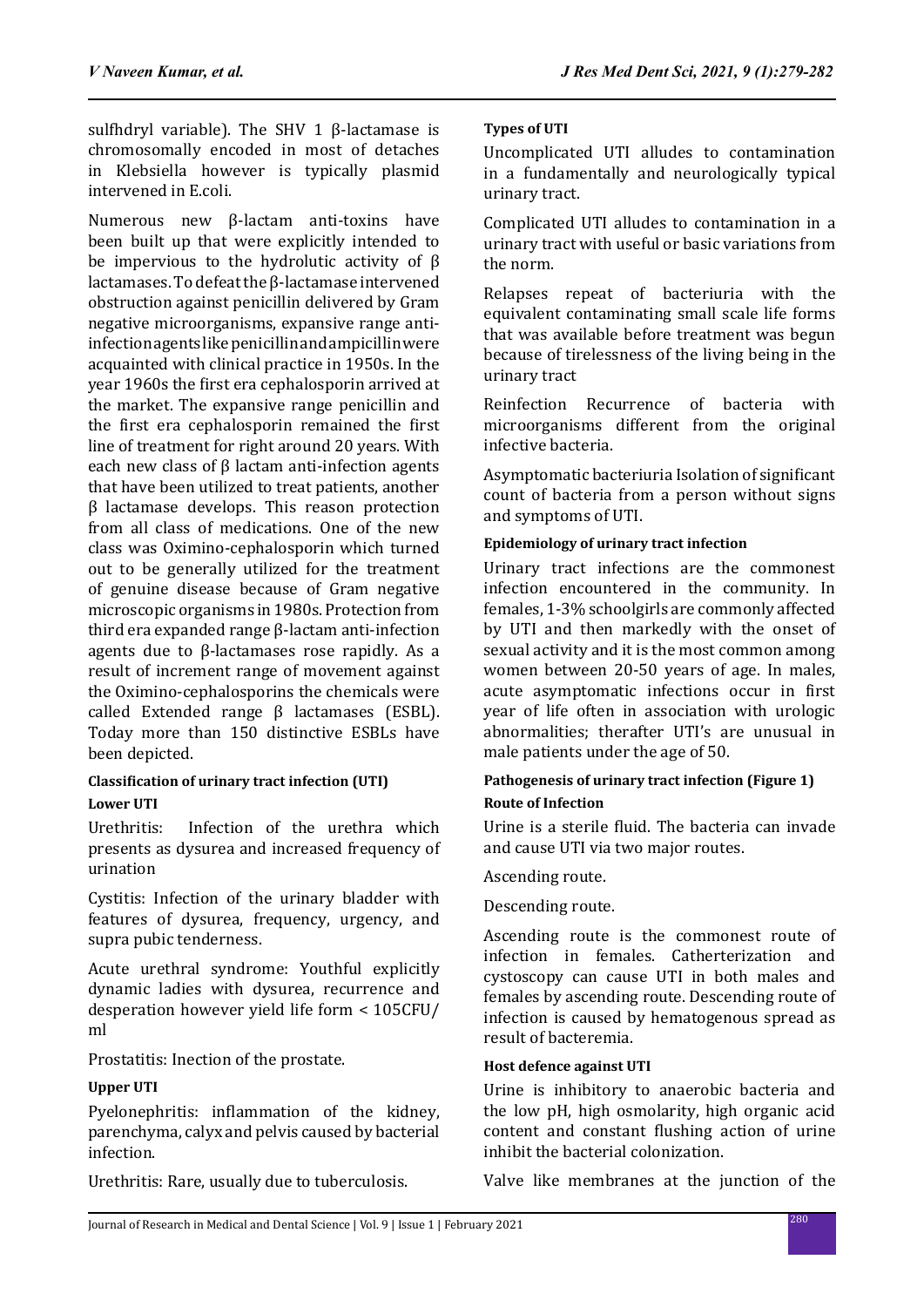

Pathogenesis of urinary tract infection

**Figure 1: Pathogenesis of urinary tract infection.**

bladder and ureter that prevents back flow of urine.

Immune system- Lipopolysaccharide of bacteria activates the host cell and release cytokines such as TNF  $\alpha$  and TNF  $\gamma$ , activation of complement system.

Tamm-Horsfall protein or uromucoid serves as anti-adhesion factor by binding to *E. coli*, expressing type I fimbriae.

Defensins-group of small antimicrobial peptides produced by macrophages, neutrophils and cells in the urinary tract and attached to the bacterial cell eventually kill the bacteria.

### **Predisposing factors**

The Following factors help in the development of UTI

Any variation from the norm of the urinary tract that impedes or eases back the progression of pee for instance Tumor, stricture and in men developed prostate can discourage the pee stream and make contamination hard to treat.

UTI happen in little level of newborn children because of inborn anomaly that requires medical procedure.

People on Immuno suppressive state like Diabetes Mellitus.

UTI is more common in females because of short urethra that opens into the moist introitus which is colonized by bacteria. For many women sexual intercourse precipitates UTI. Women using Diaphragm or spermicides as a contraceptive measure are likely to develop UTI than other forms of contraception.

Pregnant ladies are increasingly vulnerable to UTI's because of check to pee stream brought about by hormonal changes and furthermore because of weight on the urinary tract.

Post-menopausal women due to estrogen deficiency and with uterus prolapsed

Patients with Neurogenic bladder like spinal line damage, sexually transmitted disease, numerous sclerosis and diabetes mellitus or bladder diverticulum.

#### **CONCLUSION**

#### **Virulence Factors for** *E. coli*

Fimbria which binds on uroepithelium persists within the urinary tract. Three types are Type "S" fimbriae, Type "P" fimbriae and Type